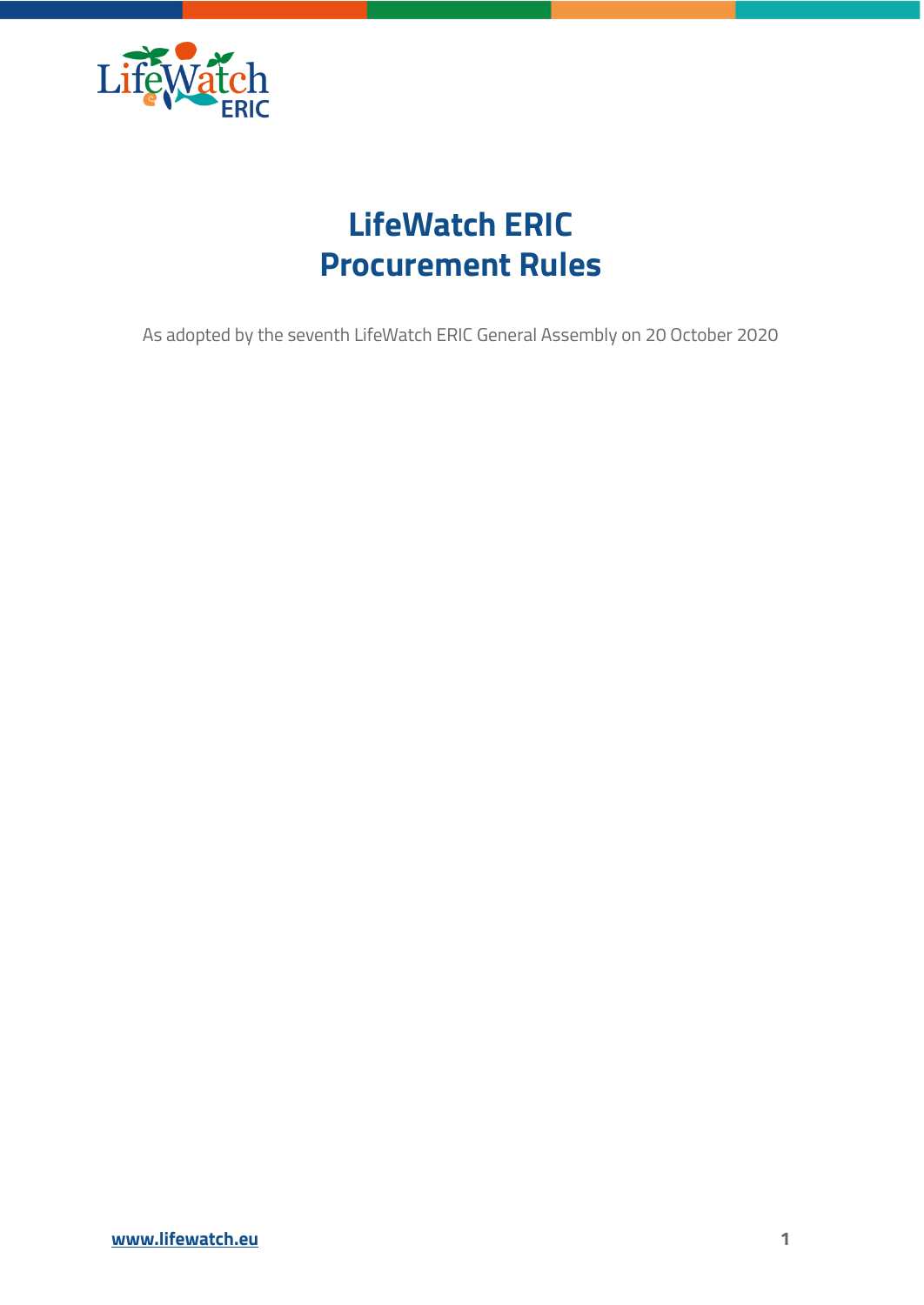

# **Table of Contents**

| CONDUCT OF THE PROCUREMENT <b>CONDUCT OF THE PROCUREMENT 6</b>                                                                                                                                                                      |  |
|-------------------------------------------------------------------------------------------------------------------------------------------------------------------------------------------------------------------------------------|--|
|                                                                                                                                                                                                                                     |  |
| Article Collaborative and joint procurement <b>continuum and are all the contract of the collaborative</b> and joint procurement <b>continuum and are all the collaborative</b> 7                                                   |  |
| Article 8 Framework agreements [1994] Article 8 Framework agreements [1994] Article 8 Framework agreements [1994] Article 8 Framework agreements [1994] Article 8 Framework agreements [1994] Article 8 Framework and the stat      |  |
|                                                                                                                                                                                                                                     |  |
|                                                                                                                                                                                                                                     |  |
|                                                                                                                                                                                                                                     |  |
|                                                                                                                                                                                                                                     |  |
| Article 13 Notice of decisions <b>contained a contained a contact a contact a</b> contact a contact a contact a contact a contact a contact a contact a contact a contact a contact a contact a contact a contact a contact a conta |  |
|                                                                                                                                                                                                                                     |  |
|                                                                                                                                                                                                                                     |  |
|                                                                                                                                                                                                                                     |  |
|                                                                                                                                                                                                                                     |  |
|                                                                                                                                                                                                                                     |  |
|                                                                                                                                                                                                                                     |  |
|                                                                                                                                                                                                                                     |  |
|                                                                                                                                                                                                                                     |  |
|                                                                                                                                                                                                                                     |  |
|                                                                                                                                                                                                                                     |  |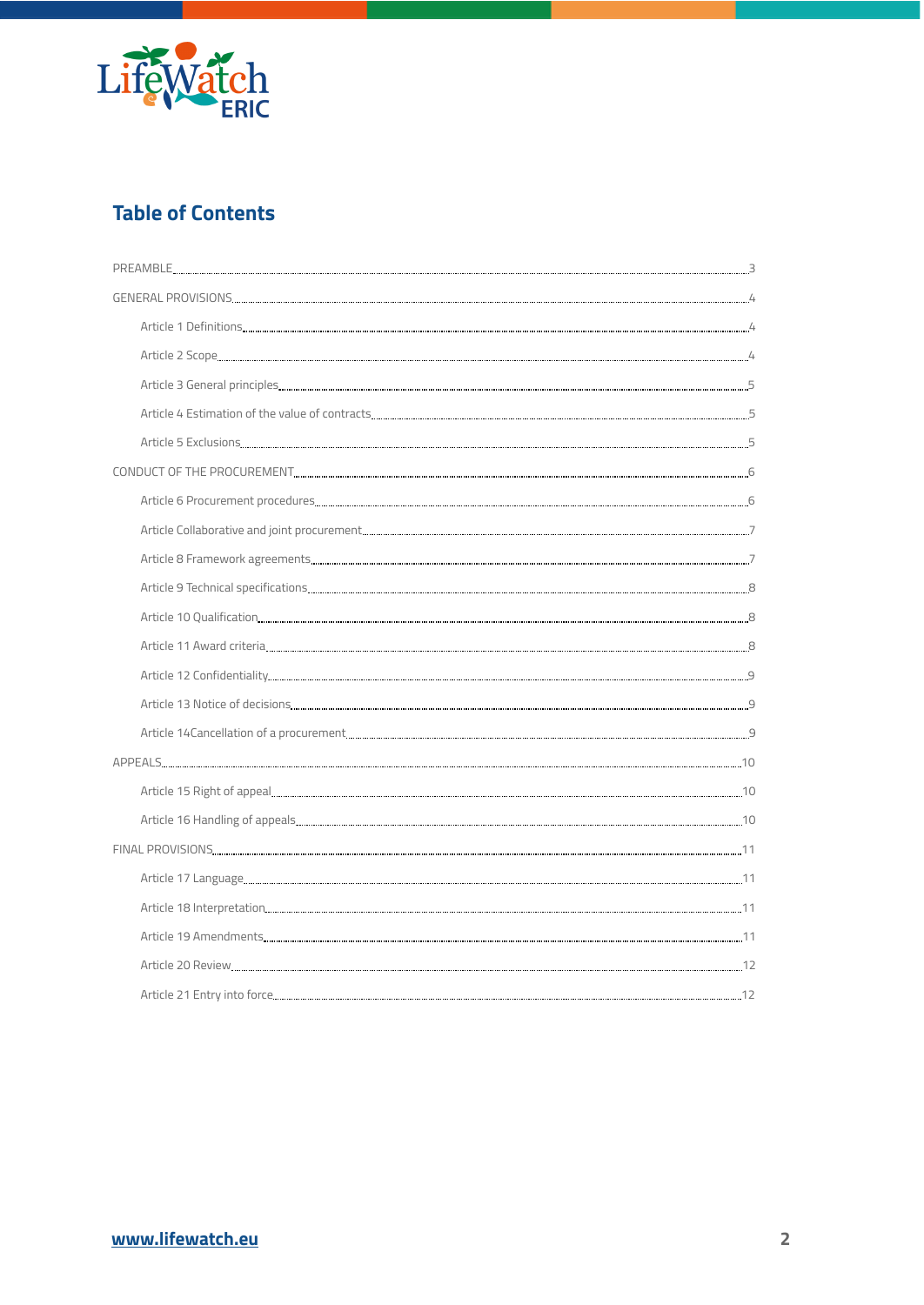

# <span id="page-2-0"></span>**PREAMBLE**

Having regard to Council Regulation (EC) No 723/2009 of 25 June 2009 on the Community legal framework for a European Research Infrastructure Consortium (ERIC), and in particular Article 7(3) thereof;

Having regard to Directive 2014/24/EU of the European Parliament and of the Council of 26 February 2014 on public procurement, and in particular Article 9(1)(b) thereof;

Having regard to Commission Implementing Decision (EU) 2017/C of 22 March 2017 setting up the e-Science and Technology European Infrastructure for Biodiversity and Ecosystem Research — European Research Infrastructure Consortium (LifeWatch ERIC).

Whereas:

LifeWatch ERIC considers it desirable to regulate procurement so as to promote, among others, the principles of transparency, non-discrimination and competition.

The General Assembly of LifeWatch ERIC has adopted these procurement rules: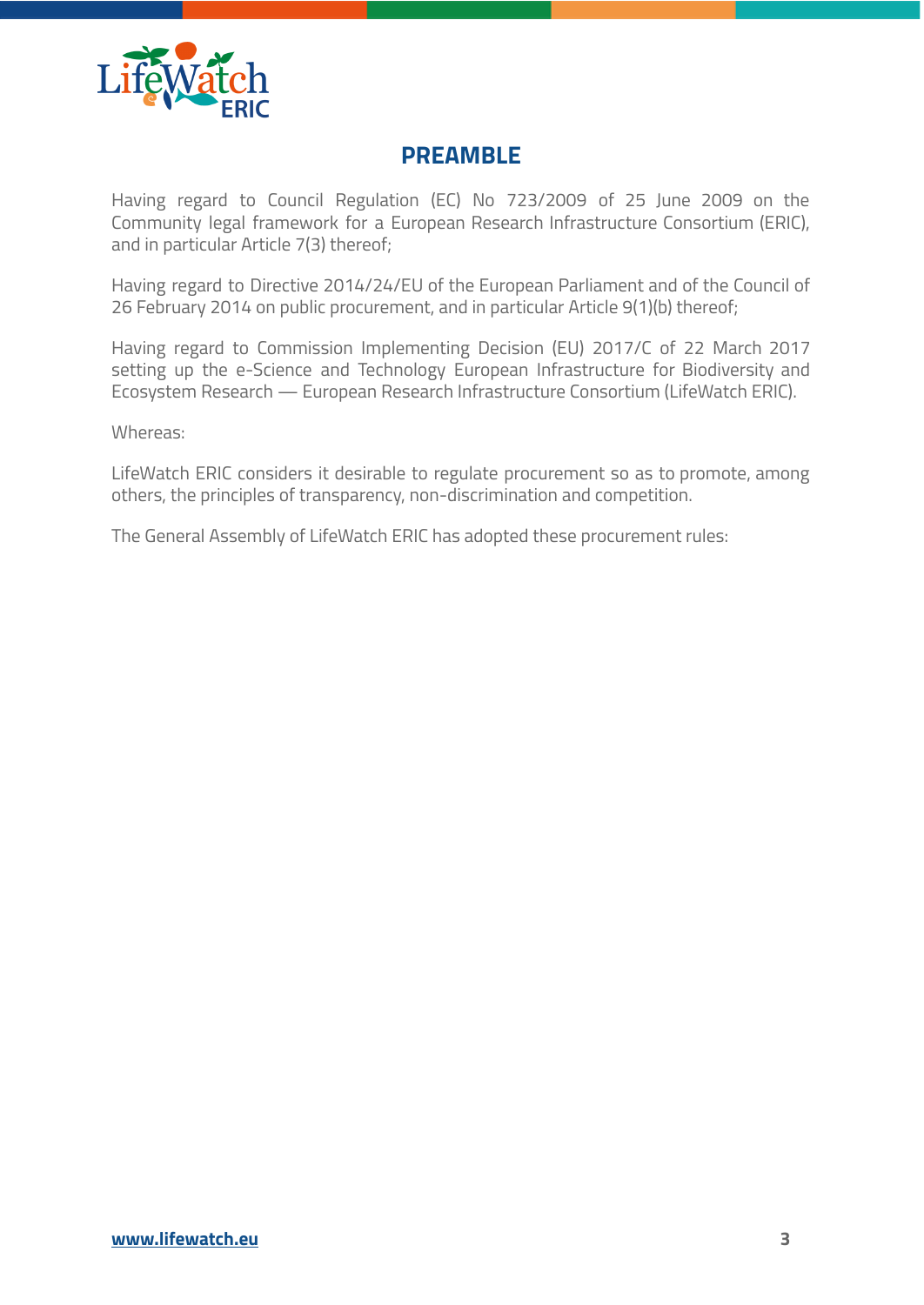

# **GENERAL PROVISIONS**

<span id="page-3-1"></span><span id="page-3-0"></span>**Article 1**

<span id="page-3-2"></span>*Definitions*

"LifeWatch ERIC" means the e-Science and Technology European Infrastructure for Biodiversity and Ecosystem Research — European Research Infrastructure Consortium established by Commission Implementing Decision (EU) 2017/C of 22 March 2017.

"contract" means a contract for pecuniary interest for the purchase of goods, works or services, concluded in writing between LifeWatch ERIC and a third party or parties.

"contractor" means a party who has been awarded and entered into a contract with LifeWatch ERIC.

"contract notice" means the publication of a contract opportunity on a designated area accessible to suppliers on LifeWatch ERIC's website.

"days" means calendar days, unless otherwise indicated.

"CEO" means the Chief Executive Officer of LifeWatch ERIC in accordance with Article 9 of the statutes.

"framework agreement" means an agreement with one or more suppliers, the purpose of which is to establish the terms governing specific contracts to be awarded during a given period, in particular with regard to price, technical aspects and, where appropriate, quantity envisaged.

"host state" means Spain, where LifeWatch ERIC has its statutory seat.

"statutes" means the statutes of LifeWatch ERIC.

"supplier" means any natural or legal person, a public entity or group of such persons and/or entities, which offer the execution of works, supply of products or services on the market.

# **Article 2**

<span id="page-3-4"></span><span id="page-3-3"></span>*Scope*

1. These procurement rules apply to contracts that are financed, for the most part, by LifeWatch ERIC's budget and are carried out by LifeWatch ERIC or on behalf of LifeWatch ERIC.

<span id="page-3-5"></span>**Article 3**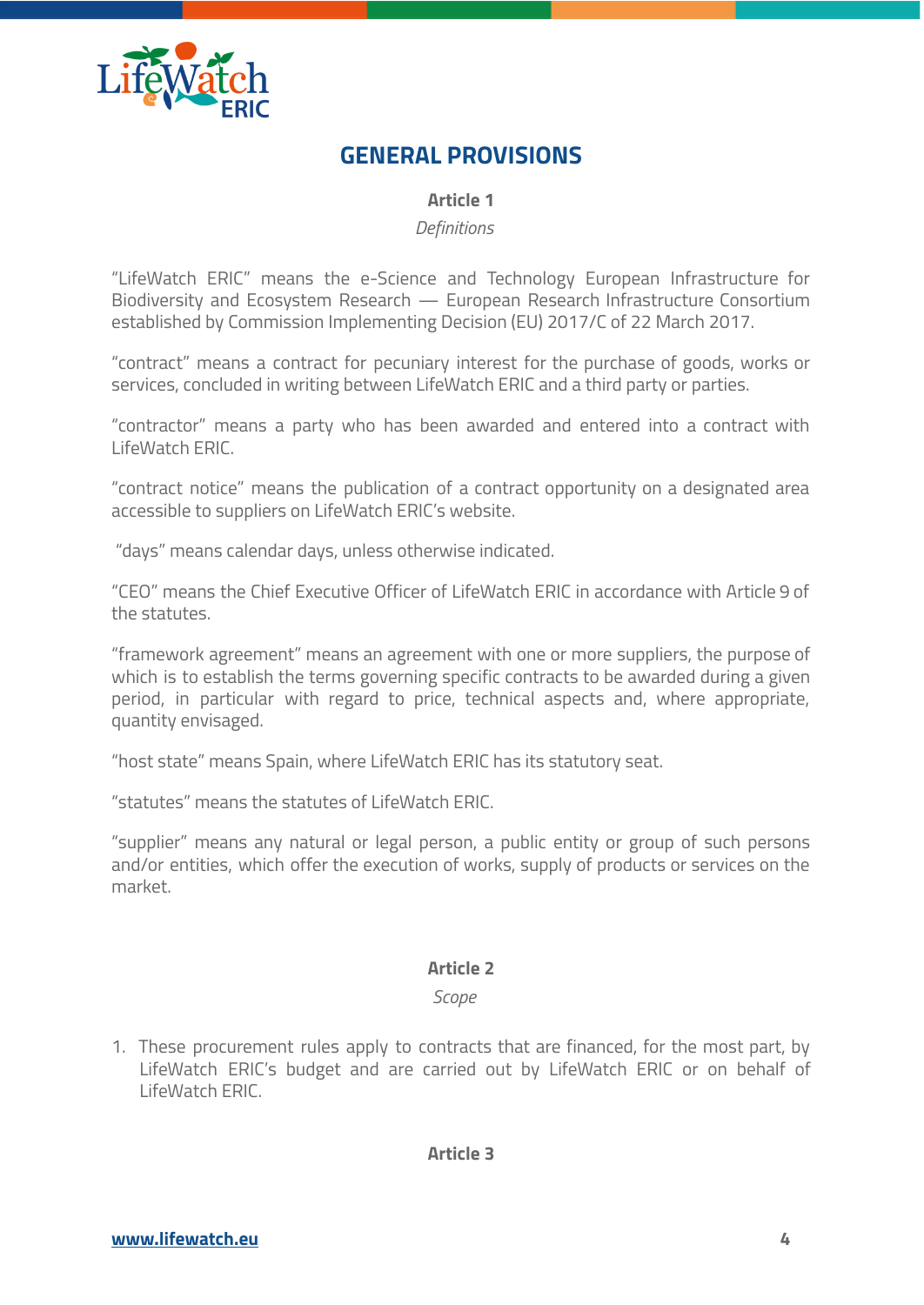

#### <span id="page-4-0"></span>*General principles*

- 1. The award of contracts by LifeWatch ERIC shall respect the principles of transparency, non-discrimination, competition and best value for money.
- 2. Relevant staff members of LifeWatch ERIC shall take appropriate measures to effectively identify, prevent and remedy conflicts of interest arising from or during the conduct of the procurement so as to ensure integrity and equal treatment of all suppliers.

#### <span id="page-4-2"></span><span id="page-4-1"></span>**Article 4**

#### *Estimation of the value of contracts*

- 1. The estimated value of a procurement shall be based on the total amount payable over the duration of the contract, net of VAT, as estimated by LifeWatch ERIC, including any forms of options and renewals, taking into account all forms of remuneration.
- 2. Unless objectively justified by the specific circumstances of the contract, LifeWatch ERIC shall neither divide its procurement nor use a particular valuation method for estimating the value of the procurement so as to limit competition among suppliers or to otherwise avoid its obligations under these rules.
- 3. Notwithstanding paragraph (2) and provided that transparency and competition are preserved to the extent possible, LifeWatch ERIC may seek to subdivide contracts into separate lots to facilitate market access opportunities for small and medium sized enterprises and to reduce the risk of over dependency on one supplier.

# <span id="page-4-3"></span>**Article 5**

#### <span id="page-4-4"></span>*Exclusions*

- 1. These procurement rules do not apply to contracts:
	- a. with a value of less than EUR 10,000;
	- b. for the acquisition or rental of land, buildings, offices or other immovable property;
	- c. for employment, secondment and personal placement contracts;
	- d. for arbitration, conciliation or other legal services;
	- e. for banking services and loans;
	- f. for hotel and accommodation services;
	- g. for health and work environment related services;
	- h. entered into between LifeWatch ERIC and representing entities;
	- i. are awarded in extreme urgency due to external and unforeseeable circumstances not attributed to LifeWatch ERIC;
	- j. in the absence of competition for technical reasons or due to exclusive rights including intellectual property rights, where no reasonable alternatives are available;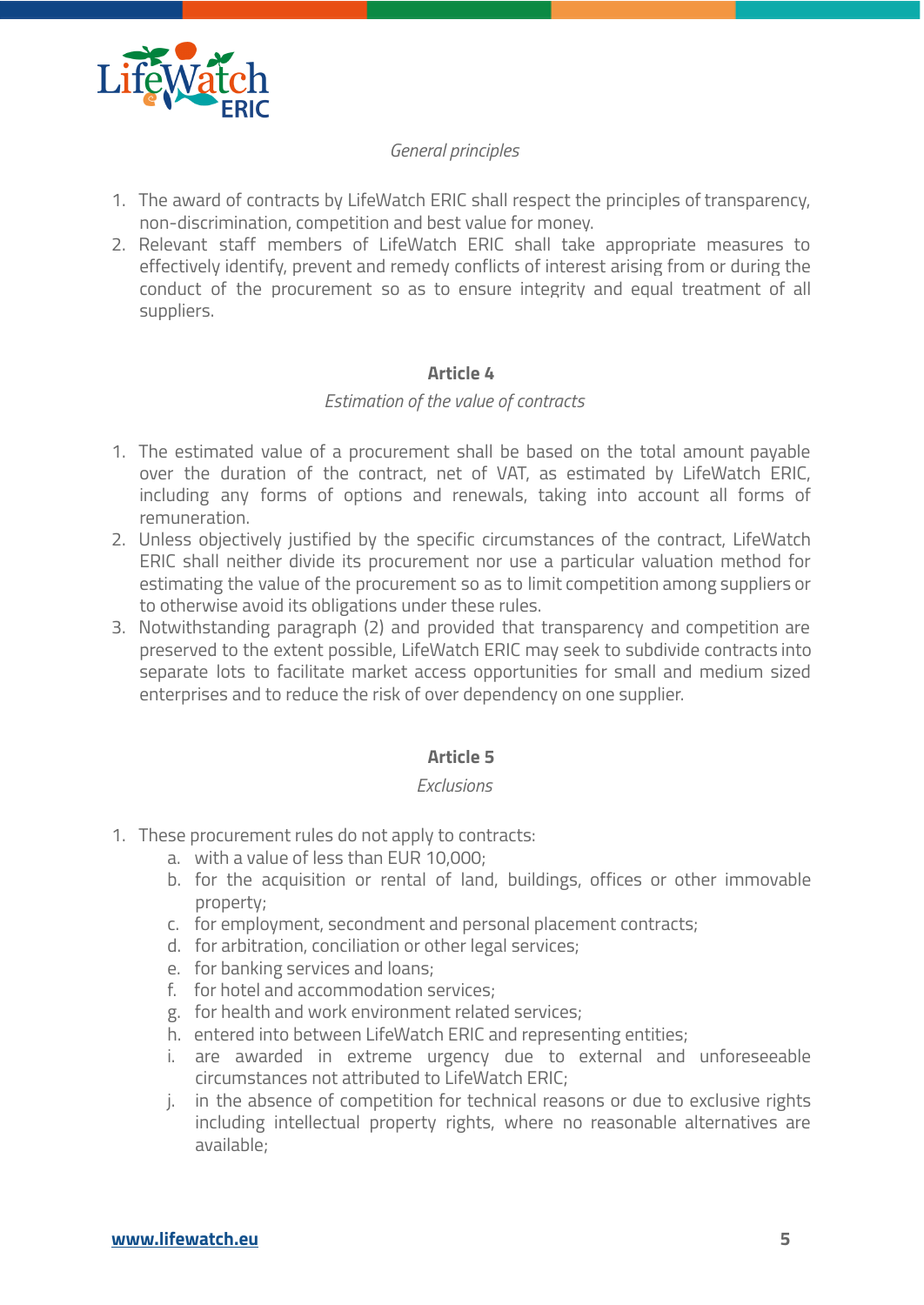

- k. where only one or no suitable suppliers have been submitted in response to a contract notice issued in the past 12 months, provided that the initial conditions of the contract are not substantially altered;
- l. for additional deliveries by the original supplier where a change of supplier would oblige LifeWatch ERIC to acquire supplies or services having different characteristics which would result in incompatibility or disproportionate technical difficulties in operation, maintenance or application;
- 2. In the circumstances referred to under paragraph (1) LifeWatch ERIC may award the contract by way of direct negotiations with one or more suppliers, without prior publication of a contract notice.

# **CONDUCT OF THE PROCUREMENT**

#### <span id="page-5-2"></span><span id="page-5-1"></span><span id="page-5-0"></span>**Article 6**

*Procurement procedures*

- 1. LifeWatch ERIC shall have the freedom to organise the procurement procedure leading to the award of a contract in the way it deems fit, subject to compliance with these rules.
- 2. For contracts with an estimated value of between EUR 10,000 and EUR 50,000, LifeWatch ERIC shall, at minimum, ensure appropriate competition by sending requests for quotations to at least three suppliers. Where, for objective reasons, the number of suppliers available to respond to the request for quotation is less than three, LifeWatch ERIC shall seek to ensure an optimal level of competition in the circumstances.
- 3. For contracts with an estimated value equal to or above EUR 50,000 LifeWatch ERIC shall make known its intention to conduct a new procurement by means of a contract notice, unless the circumstances justify direct negotiations in accordance with Article 5 are met. Depending on the subject matter and the value of the contract, LifeWatch ERIC may also publish the contract opportunity in additional media to ensure transparency and competition, including, where appropriate and in LifeWatch ERIC's sole discretion, the Official Journal of the European Union.
- 4. The information provided with the contract notice shall be sufficiently precise as to enable suppliers to identify the nature and scope of the procurement. In particular, the contract notice shall include the following information:
	- a. description of the procurement including the nature and extent of works, nature and quantity or value of supplies, nature and extent of services, as applicable;
	- b. deadline for submission of proposals;
	- c. award criteria used for the assessment of proposals;
	- d. where relevant, qualification criteria used to short-list suppliers in accordance with Article 10;
	- e. where relevant, estimated time frame for the performance of the contract in accordance with Article 11;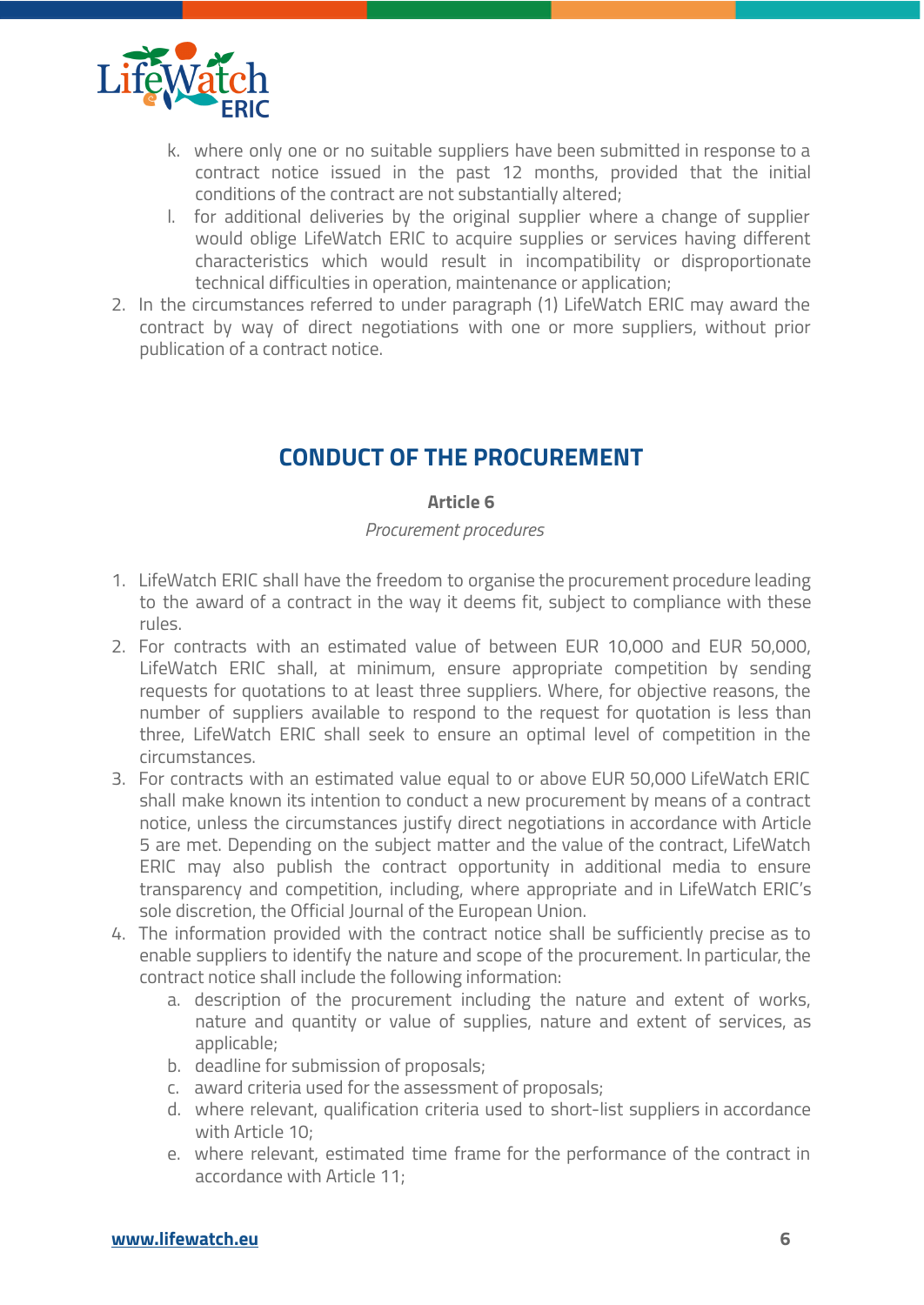

- f. any other information that may be relevant in the circumstances.
- 5. When fixing the time limits for the receipt of proposals, LifeWatch ERIC shall take account of the complexity of the contract and the time required for preparing proposals by suppliers.

#### <span id="page-6-1"></span><span id="page-6-0"></span>**Article 7**

#### *Collaborative and joint procurement*

- 1. LifeWatch ERIC may award a contract jointly or in collaboration with other entities in the host state or in other countries.
- 2. When engaging in a collaborative procurement with entities subject to national law implementing the EU directives on public procurement, LifeWatch ERIC may choose to organise the joint or collaborative procurement in accordance with that national law where such entity or entities are located. In such cases, LifeWatch ERIC will be deemed to have complied with these procurement rules.
- 3. When engaging in a collaborative procurement with other ERICs, or with international organisations who have adopted their own procurement procedures, LifeWatch ERIC may choose to organise the joint or collaborative procurement in accordance with such other procurement rules. In such cases, LifeWatch ERIC will be deemed to have complied with these procurement rules.
- 4. LifeWatch ERIC may enter into a contract that has been procured and set up centrally by another entity referred to in paragraphs (2) and (3), provided that LifeWatch ERIC was identified, by name or by category, as a relevant entity entitled to rely on the contract in the call for tenders and/or in the tender documents issued by the other central procurement entity.

#### <span id="page-6-3"></span><span id="page-6-2"></span>**Article 8**

#### *Framework agreements*

- 1. LifeWatch ERIC may award a framework agreement and in such a case all references to a contract under these rules should be read as including a framework agreement, except where the context requires otherwise.
- 2. The duration of the framework agreement shall be reasonable and justified by the subject matter of the contract and shall not exceed 5 years, save for exceptional circumstances duly justified.
- 3. Where a framework agreement is concluded with more than one supplier, specific contracts shall be awarded on the basis of objective criteria and if appropriate, they may be awarded by way of an additional competition amongst the suppliers that are party to the framework agreement.
- 4. LifeWatch ERIC shall not misuse a framework agreement in order to prevent, restrict or distort competition.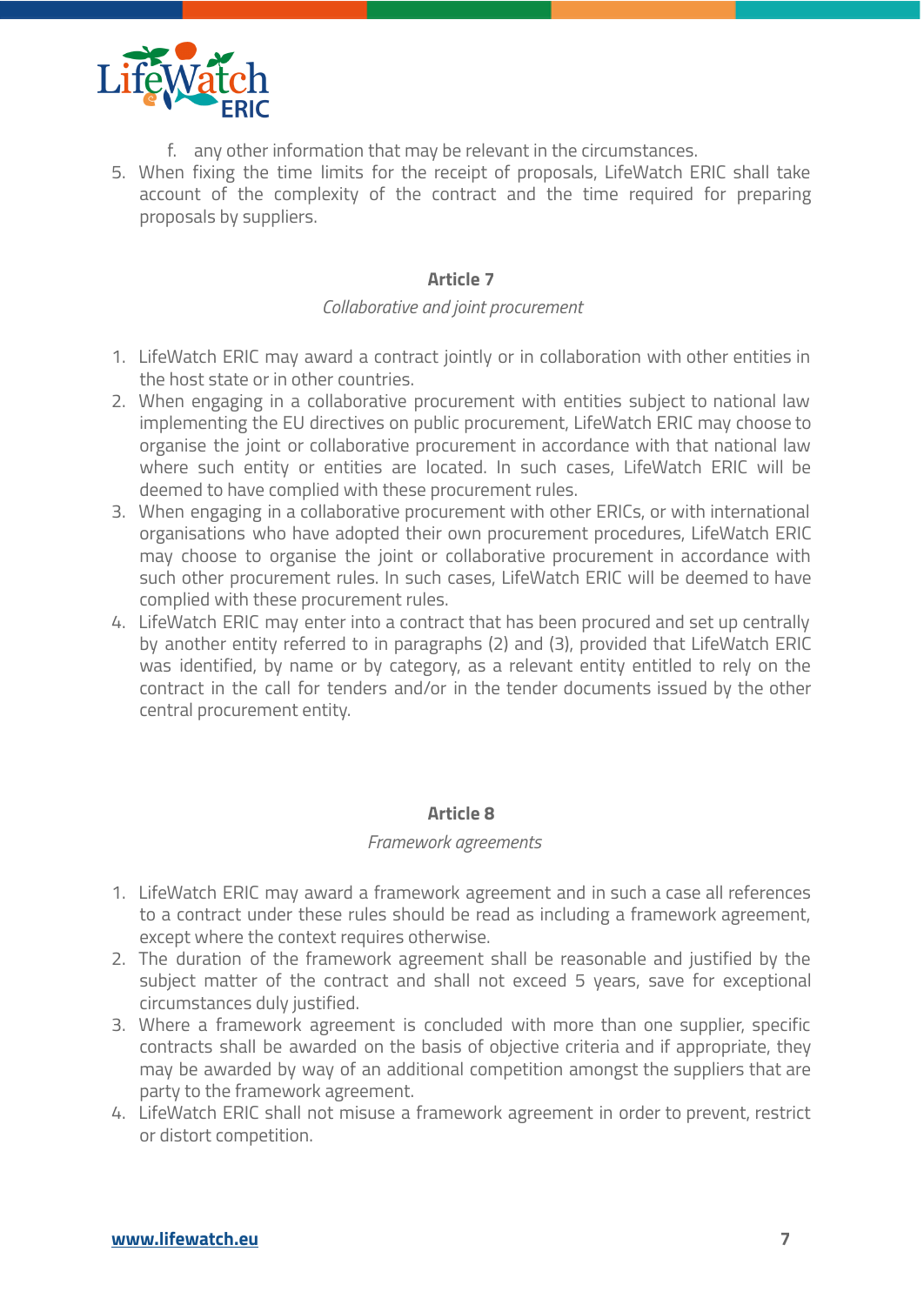

#### <span id="page-7-1"></span><span id="page-7-0"></span>**Article 9**

#### *Technical specifications*

- 1. The technical specifications shall define the components required for the works, supplies or services to be performed under the contract and shall be set out in the contract notice or in accompanying documents made available to suppliers.
- 2. Technical specifications shall afford equal access to suppliers in the procurement procedure and shall not have the effect of creating unjustified obstacles to competition or result in unfair discrimination.
- 3. Technical specifications shall not refer to a specific make or source, or a particular process that characterises the products or services provided by a specific supplier with the effect of favouring or eliminating certain suppliers or certain products. When a reference to a specific make or source cannot be objectively avoided in order to describe the subject matter of the contract, it shall be accompanied by the words "or equivalent".

#### <span id="page-7-3"></span><span id="page-7-2"></span>**Article 10**

#### *Qualification*

- 1. Where relevant and appropriate, LifeWatch ERIC may establish objective criteria for the exclusion and qualification of suppliers, which may also be used to reduce the number of suppliers that will be invited to submit final tenders or to negotiate a contract. Such objective criteria shall be non-discriminatory and proportionate to the subject-matter of the contract and be set out in the contract notice or accompanying documents made available to interested suppliers.
- 2. LifeWatch ERIC may request suppliers to submit self-declarations or relevant information and documentation in accordance with the objective criteria established under paragraph (1) for the exclusion and qualification specified in the contract notice or accompanying documents. For this purpose, LifeWatch may also rely on, and require suppliers to make use of the European single procurement document (ESPD) service.

#### <span id="page-7-5"></span><span id="page-7-4"></span>**Article 11**

#### *Award criteria*

- 1. Contracts shall be awarded on the basis of objective award criteria which comply with the principles set out in Article [3] and which ensure that proposals are assessed, to the extent possible, in conditions of effective competition.
- 2. The award criteria shall be linked to the subject-matter of the contract and shall not confer an unrestricted freedom of choice on LifeWatch ERIC.

# <span id="page-7-6"></span>**Article 12**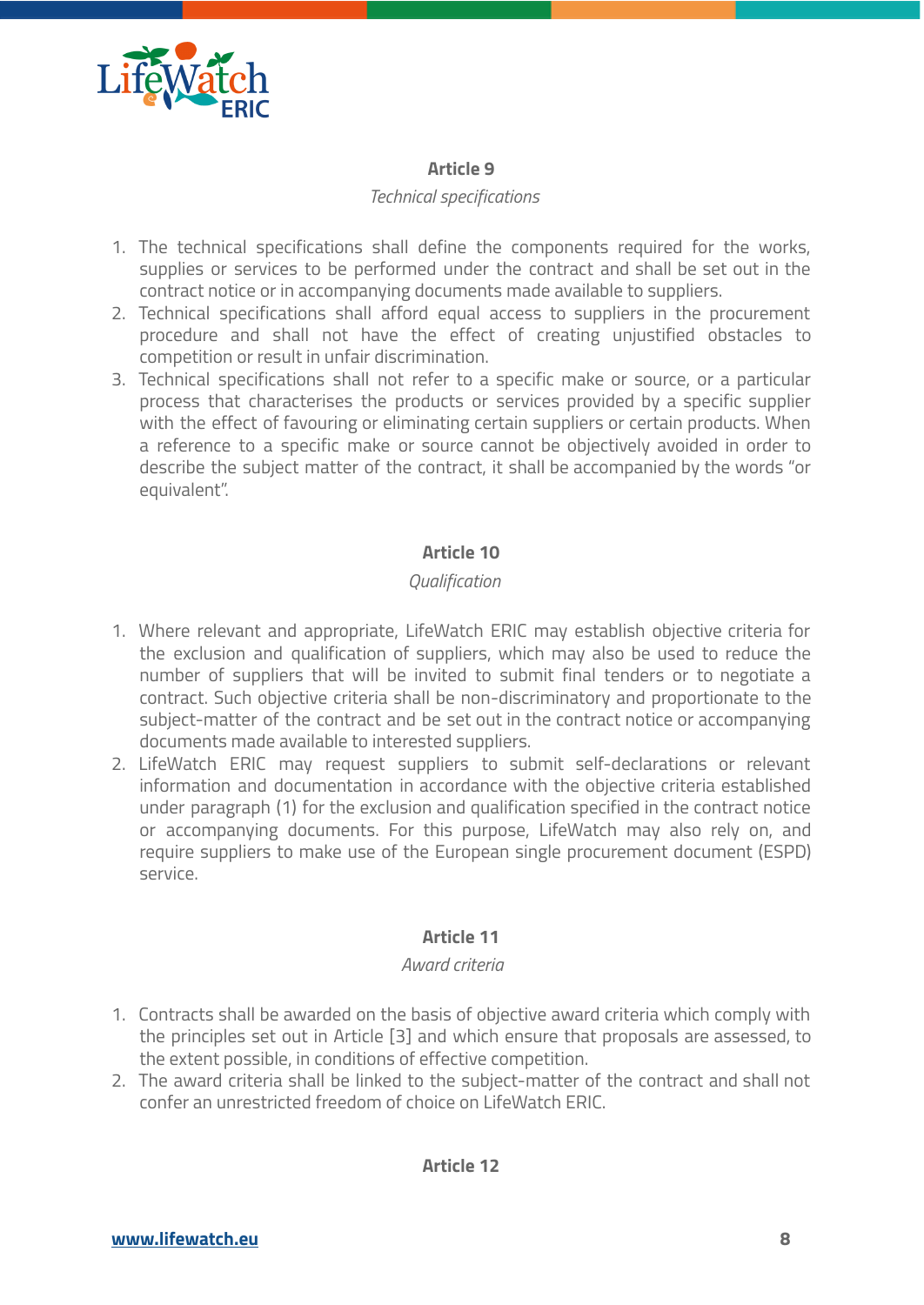

#### <span id="page-8-0"></span>*Confidentiality*

- 1. In its communication with suppliers or any other third party in connection to a procurement, LifeWatch ERIC shall not be obliged to disclose any information which may jeopardise the protection of essential interests of LifeWatch ERIC.
- 2. LifeWatch ERIC shall not disclose information communicated to it by a supplier or a contractor that has been reasonably designated by that supplier or a contractor as confidential and that, according to LifeWatch ERIC's assessment, would likely prejudice the legitimate commercial interests of that supplier or contractor, or would impede fair competition, unless disclosure of that information is ordered by a court or administrative body, or as otherwise required under EU laws or the laws of the host state.

#### <span id="page-8-2"></span><span id="page-8-1"></span>**Article 13**

#### *Notice of decisions*

- 1. LifeWatch ERIC shall send a notice to suppliers who did not qualify in accordance with Article [10] as soon as possible after a decision has been made and include the reasons why the supplier was unsuccessful in meeting such qualification criteria.
- 2. Prior to entering into a contract, LifeWatch ERIC shall send all unsuccessful tenderers, who have not been informed of their rejection pursuant to paragraph (1), a notice communicating its decision to award the contract.
- 3. The notice referred to in paragraph (2) shall include:
	- a. the name of the supplier or suppliers to be awarded the contract;
	- b. the criteria used for the award of the contract;
	- c. the score for each award criterion obtained by the supplier which is to receive the notice and the supplier or suppliers to be awarded the contract;
- 4. For contracts with a value above EUR 50,000, LifeWatch ERIC must not sign the contract before the end of a standstill period.
- 5. The standstill period shall end at midnight at the end of the 10th day following the relevant sending date of the notice in accordance with paragraphs (2) and (3). The "relevant sending date" means the day on which the notice is sent, which for the purpose of calculating the standstill period, shall be counted as the first day.
- 6. For contracts with a value of below EUR 50,000, the decision of whether to follow the provisions of this Article shall be solely at LifeWatch ERIC's discretion.

#### <span id="page-8-4"></span><span id="page-8-3"></span>**Article 14**

#### *Cancellation of a procurement*

- 1. LifeWatch ERIC may decide to cancel a procurement procedure at any time before entering into a contract, provided such decision is motivated by objective reasons.
- 2. LifeWatch ERIC shall inform all suppliers of such a decision within a reasonable time.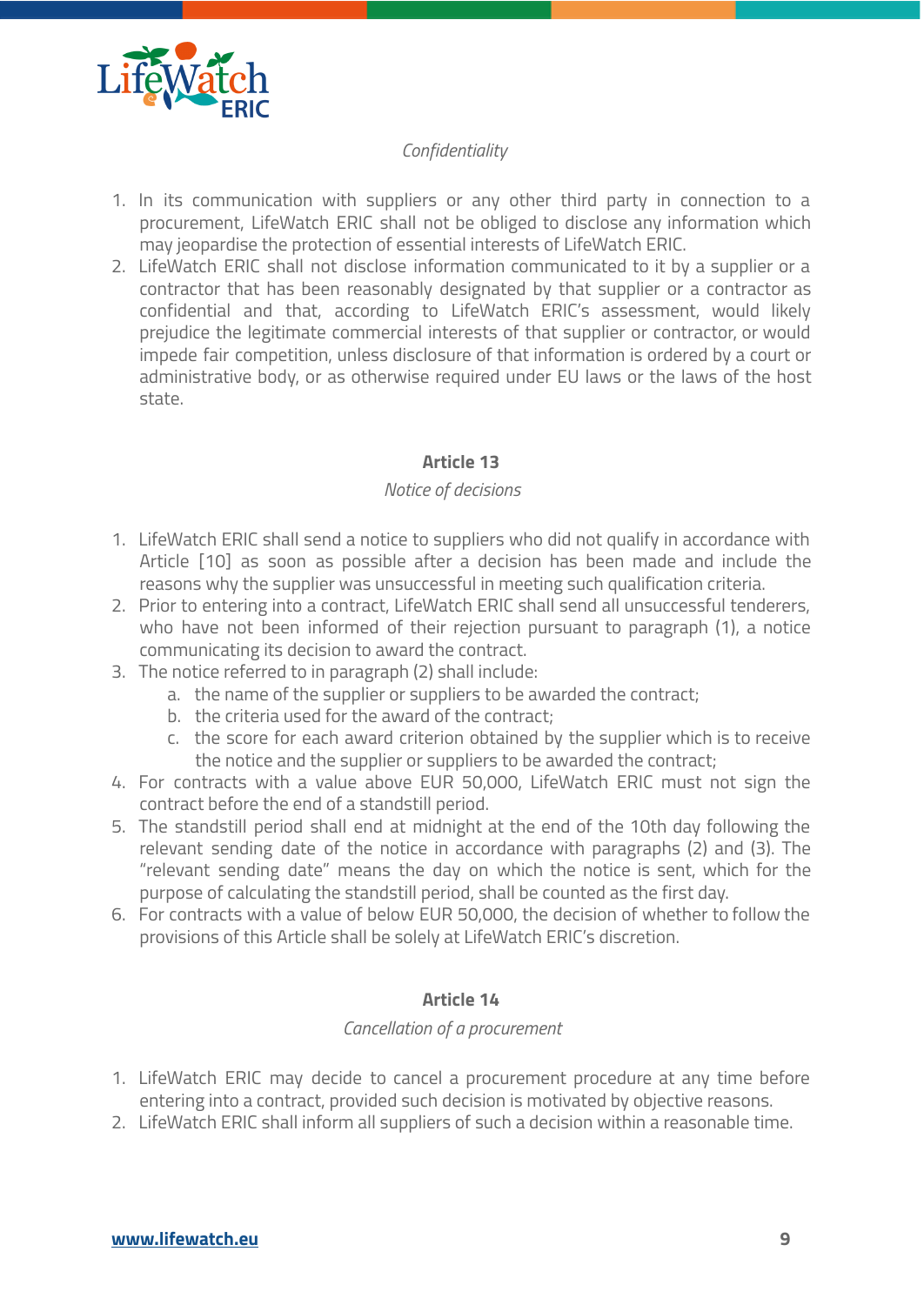

3. Participation in a procurement procedure that has been cancelled shall not give rise to any compensation claims for foregone profits, loss of opportunity or otherwise any damage or costs incurred by suppliers.

# **APPEALS**

# <span id="page-9-2"></span><span id="page-9-1"></span><span id="page-9-0"></span>**Article 15**

#### *Right of appeal*

- 1. Subject to paragraph (2), any supplier who suffered or risks suffering loss or damage due to breach of these rules, may appeal a procurement decision taken by LifeWatch ERIC.
- 2. Appeals must be submitted in writing to LifeWatch ERIC's Tenders Appeal Board within 14 days from the day on which the supplier submitting the appeal knew or ought to have known of the grounds for the appeal and in any event no later than 3 months from the date when the grounds for submitting the appeal first arose.
- 3. In exceptional circumstances, the Tenders Appeal Board may extend the time limit of 14 days set out in paragraph (2), where the Tenders Appeal Board considers that there are compelling reasons for doing so. However, no such extension of the time limit shall be granted so as to permit an appeal to be reviewed more than 3 months from the date when the grounds for submitting that appeal first arose.

# <span id="page-9-4"></span><span id="page-9-3"></span>**Article 16**

# *Handling of appeals*

- 1. If the Tenders Appeal Board considers that a decision taken by LifeWatch ERIC infringes these rules, it shall order that the procedure or parts of it be rectified or grant any other remedy that would be adequate and reasonable in the circumstances. Where no infringement is considered to have taken place, it shall reject the appeal.
- 2. The Tenders Appeal Board may make an order suspending the procurement procedure or the award of contract until it has issued its final decision.
- 3. The Tenders Appeal Board shall notify the appellant in writing of its final decision within 30 working days following the date of receipt of the appeal; such notification shall state the grounds on which its decision is based.
- 4. The Tenders Appeal Board shall be independent of the LifeWatch ERIC personnel handling the procurement process.
- 5. The Tenders Appeal Board shall be appointed by the CEO and composed of at least 2 but not more than 4 individuals from LifeWatch ERIC or external parties, chaired by a person who is legally qualified and competent in EU public procurement law.
- 6. The Arbitration and Mediation Institute of the Spanish Chamber of Commerce ("SCC") shall have exclusive jurisdiction over any dispute between LifeWatch ERIC and a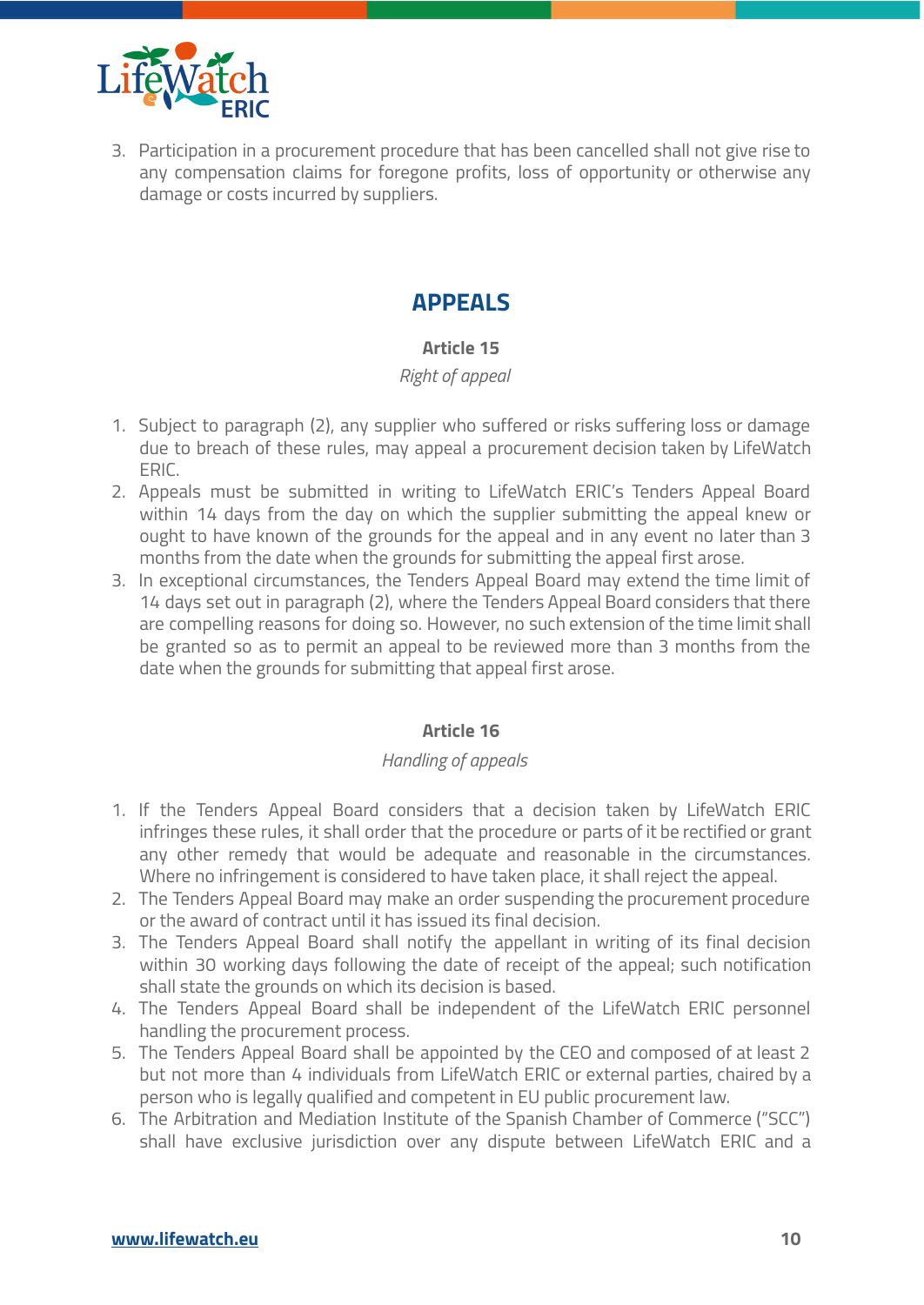

supplier arising out of or in connection with the final decision of the Tenders Appeal Board.

- 7. The rules for fast track arbitration in force at any time shall apply, unless the SCC in its discretion determines, taking into account the complexity of the matter, the amount in dispute and other circumstances, that other rules shall apply. The dispute shall be decided by a single arbitrator unless the SCC finds that special circumstances warrant that the dispute shall be decided by three arbitrators.
- 8. The seat of the arbitration shall be in Seville, Spain, and the language to be used in the arbitral proceedings shall be English.
- 9. Filing a request for arbitration under this Article shall only be allowed following the final decision of the Tenders Appeal Board and no later than 30 days following the date on which that decision was communicated to the appellant in writing.

# **FINAL PROVISIONS**

# <span id="page-10-1"></span><span id="page-10-0"></span>**Article 17**

# <span id="page-10-2"></span>*Language*

- 1. As a general rule, the procurement documents and ancillary correspondence shall be in English, unless decided otherwise by LifeWatch ERIC where the following conditions are fulfilled:
	- a. the value of the contract is less than EUR 50,000;
	- b. the decision is justified by the subject matter of the contract; and where, due to technical or geographical reasons, only domestic suppliers are likely to be interested in the procurement.
- 2. Responses to a contract notice shall be accepted in the language of the tender documents or in any other language permitted by the tender documents.

# <span id="page-10-4"></span><span id="page-10-3"></span>**Article 18**

#### *Interpretation*

1. These rules shall be interpreted in light of principles of European Union law.

# <span id="page-10-6"></span><span id="page-10-5"></span>**Article 19**

# *Amendments*

1. Material amendments to these procurement rules shall require the approval of the General Assembly following a recommendation by the CEO.

# <span id="page-10-7"></span>**Article 20**